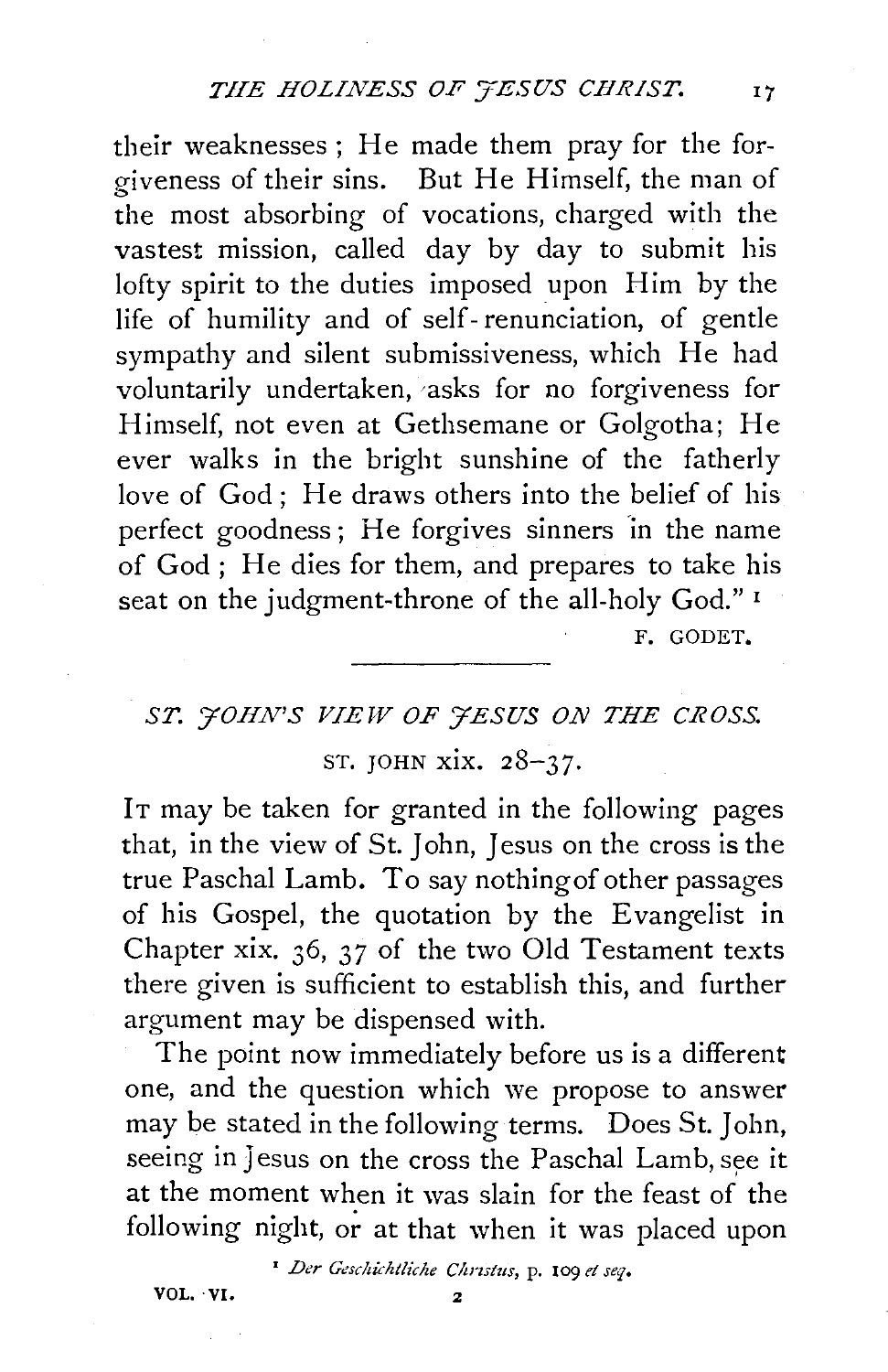the table, to supply the food of the paschal supper? The first of these views is that generally entertained. If the latter has been taken at all, it has not at least been brought distinctly before the Church. It is the view, however, which we shall endeavour to establish in the present essay; and it seems to us that, if it can be established, it will be found to be of no small importance for the light thrown by it, both upon the theology of St. John and upon the relation of his narrative of the events of the last hours of Jesus to the narratives of the same events by the earlier Evangelists.

In entering upon this inquiry there are three characteristics of the beloved disciple upon which we must proceed. It is hardly possible, indeed, to do more than mention them. To give either the proof or the illustrations that might be easily supplied, would occupy much more space than we can command.

The first is what may be called the Evangelist's love of symbolism  $-$  his tendency, a tendency in which he only followed closely in the steps of his Master, to see in everything that happened around him, down even to its minute particulars, a symbol of deeper truths. How much this tendency penetrates the structure of the Fourth Gospel has not yet been shewn with the distinctness and fulness of treatment which it deserves. But it will be admitted by many, perhaps even by most, to such an extent as will justify our here assuming that it exists. Those who do not allow its existence will find nothing satisfactory to them in what we are about to say.

The second characteristic, proof of which must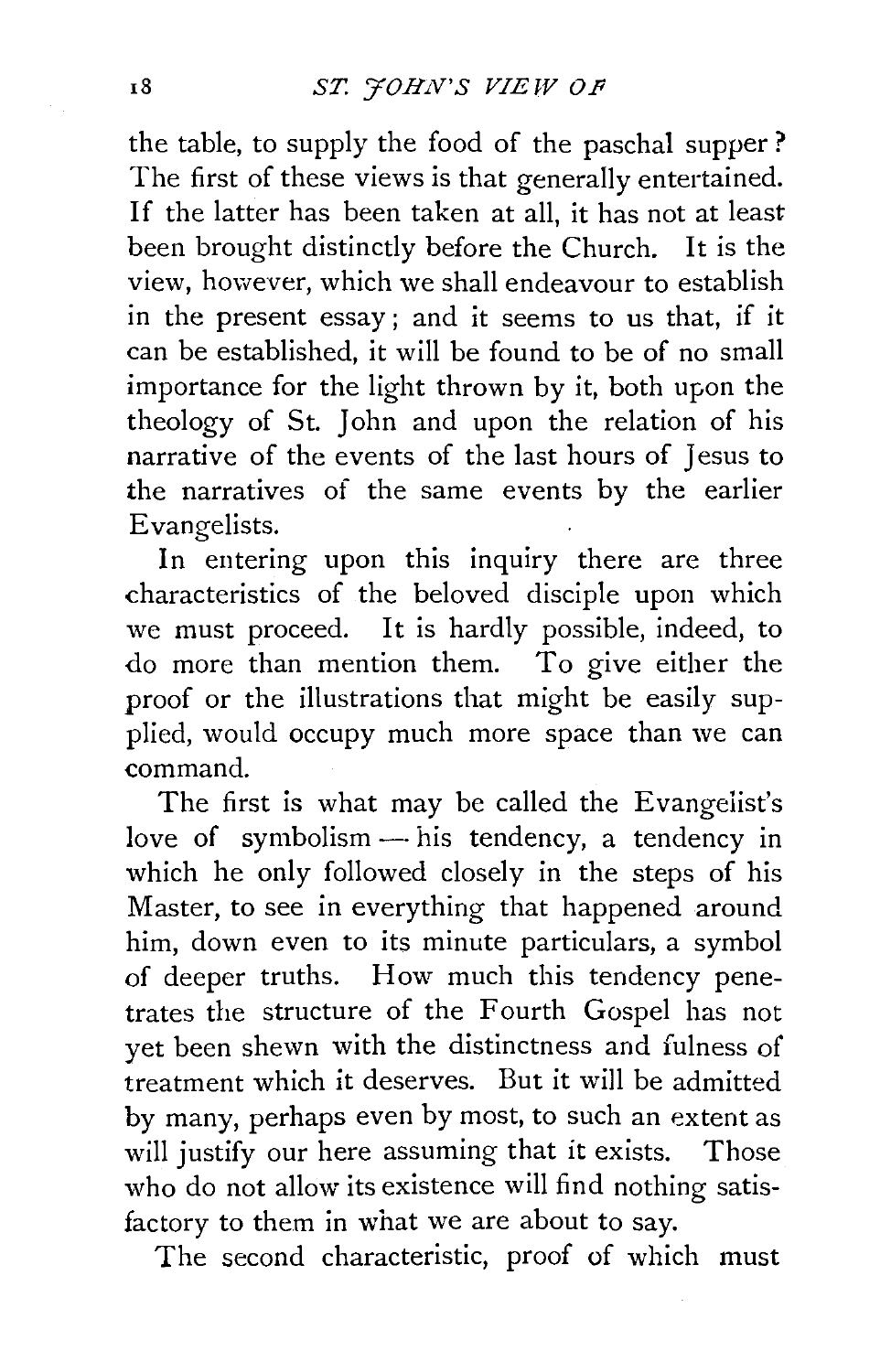also be dispensed with, is closely connected with the first. It is the tendency of the Evangelist to *select*, from the numerous particulars making up any event that occurs, those which best adapt themselves to this symbolical treatment, while at the same time they convey with sufficient accuracy the idea of the scene. Not that the narrative is either invented for the purpose of expressing an idea, or gives an unhistorical representation of the facts. That it is not the former is proved by the character of the Gospel .as a whole; for, pervaded as it is by the idealism of the writer, it affords every token which can be desired that the idealism rests upon a historical foundation. That it is not the latter is proved alike by the general tone of the author and by the harmonious verisimilitude of the picture that he presents. It must be borne in mind that no historian can exhaust all the details of any important event related by him, or present it in all the points of view in which it is possible to regard it. Consciously or unconsciously, *he. must select.* Frequently he does not see, not less frequently he does not care to see, all that is seen by others. And if, especially, he wishes to set forth any incident recorded by him as an illustration of some principle of the Divine government, or of some particular aspect of the actors in it, he will mainly dwell, by the very necessity of the case, upon what has the most direct connection with his aim. His narrative, as one of facts, will thus be in a certain sense imperfect. It will share the general imperfection of all narratives, in so far as it will fail to relate everything that took place. It will have an additional imperfection of its own, in so far as it may deliberately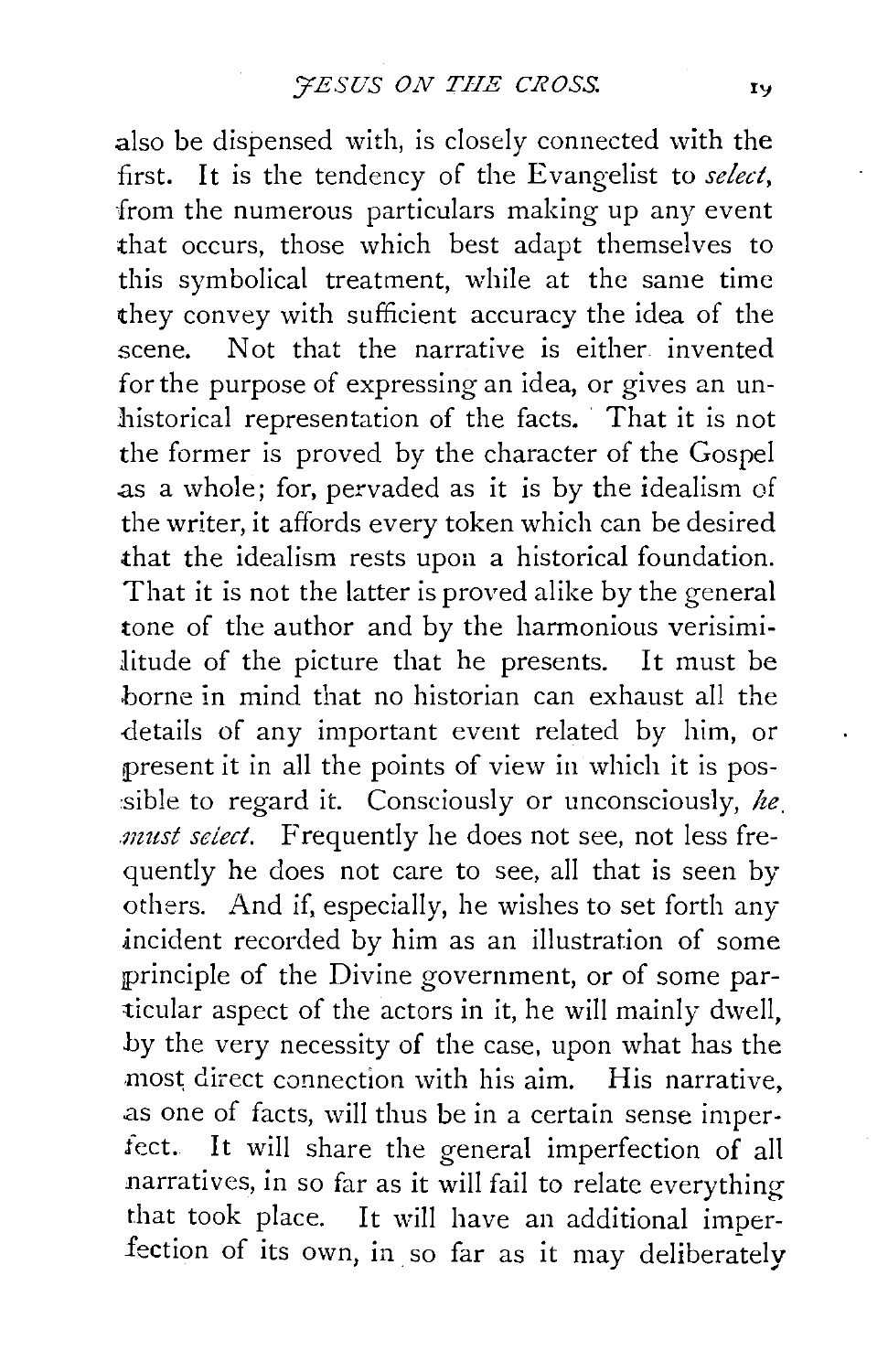omit what the writer regarded as of no importance to his special design. But it will not on either of these accounts be unhistorical. Nay, it may be much more truly historical than one in which details are given with greater fulness. It may have caught the spirit of the scene, and its author may enable us to· penetrate more thoroughly into the heart of the history than if he had occupied himself with a multitude: of details, amidst which the singleness and force of their real bearing would have been lost.

A third characteristic of St. John's tone of mind,. of which we shall avail ourselves in the following discussion, is his habit of viewing things in doubles, in such a way that all good has over against it counterpart evil, evil presenting to it a mocking resemblance. It would take a whole paper to illustrate this as it: deserves to be illustrated, for it is a principle not unfrequently having a very close bearing upon the interpretation of St. John's writings, both in larger· paragraphs and in individual expressions. Let us. only observe that it does not apply merely to such contrasts as those of light and darkness, of life and death, but also to scenes in which the enemies of God play their part, unconsciously copying for evil and for self-destruction what would have been in similar circumstances the conduct of the friends of God for good and for spiritual blessing. It may be enough to refer, in illustration of this, to the scene· with Caiaphas in Chapter xi., where that crafty and hard man unconsciously plays the part of a true prophet of God in what he says alike of the death of Jesus and of his work; where also we cannot fail to mark a kind of irony of Divine providence in the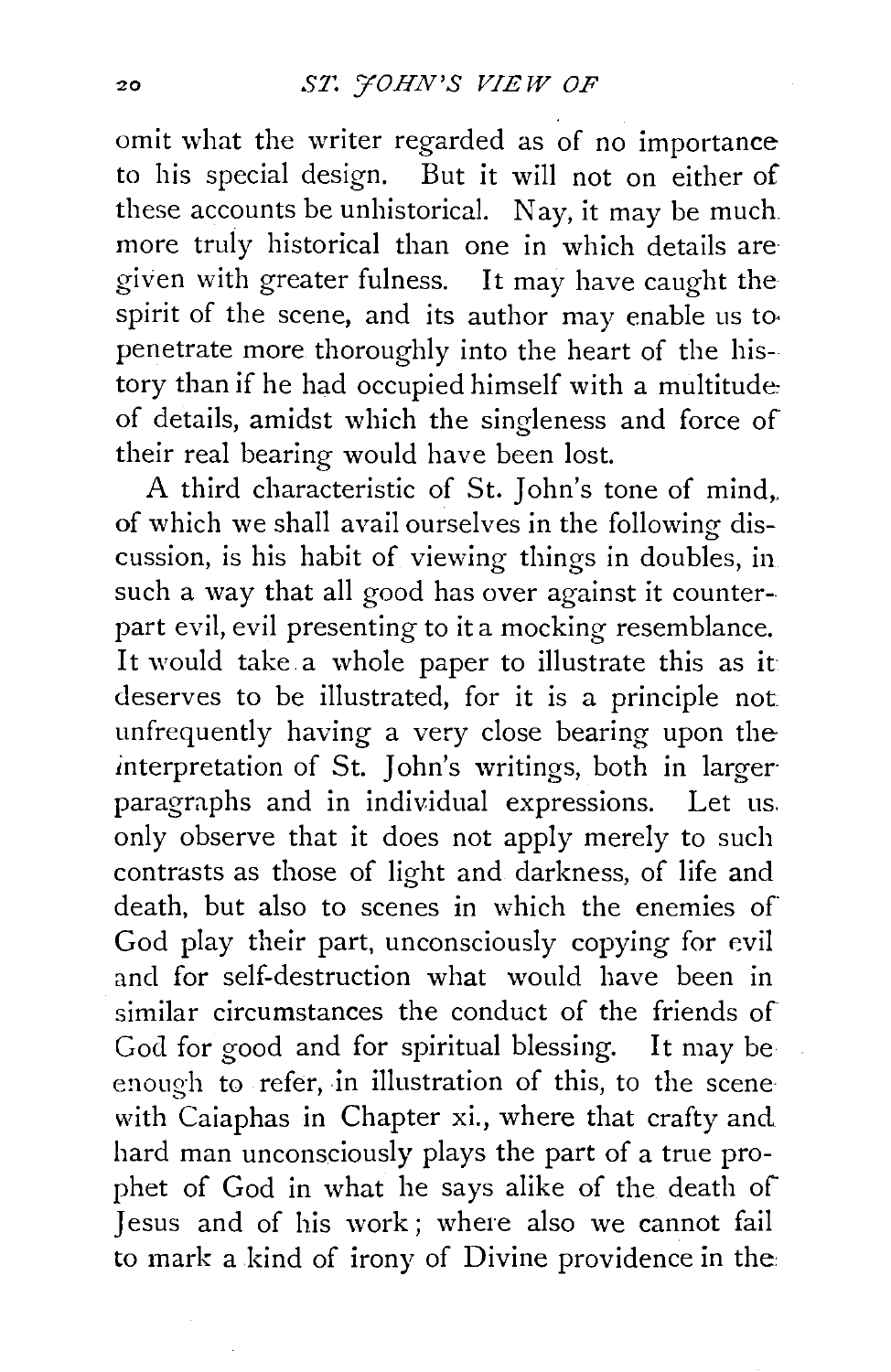mode in which the Jewish Council expresses its fear of the consequences of " letting Jesus alone." Its words had their disastrous fulfilment through the very means which they employed to escape their fate : " If we let him alone all men will believe on him, and the Romans will come and take away both our place and nation." The facts, as they afterwards turned out before the eye of the Evangelist, were to him not merely judgment, but irony of judgment; judgment, in its form, the mocking counterpart of blessing that might have been.

Keeping these principles in view, let us proceed to the consideration of the point before us. The passage to be examined, with the omission of certain clauses not material to the argument, is John xix.  $28-37$ ; and it may be stated once for all that we accept the narrative as one of facts. Nothing in it is due to the imagination of the writer. He selects his facts, groups them after his own fashion, places them in the light that appears to him to be suitable to his purpose, but he does not create them. Is then Jesus in this passage the Paschal Lamb at the moment of its death? or is He the Lamb at a later point when, after death, it has been prepared for the paschal table, and has been placed upon it for distribution to the guests ?

The answer to this question is to be found in a consideration of the details of the narrative, not merely in themselves, but in the light of the principle of symbolism already spoken of. To that principle we are entitled to appeal. That it is often made use of in the Fourth Gospel it is impossible to deny. That it is made use of here is proved by the simple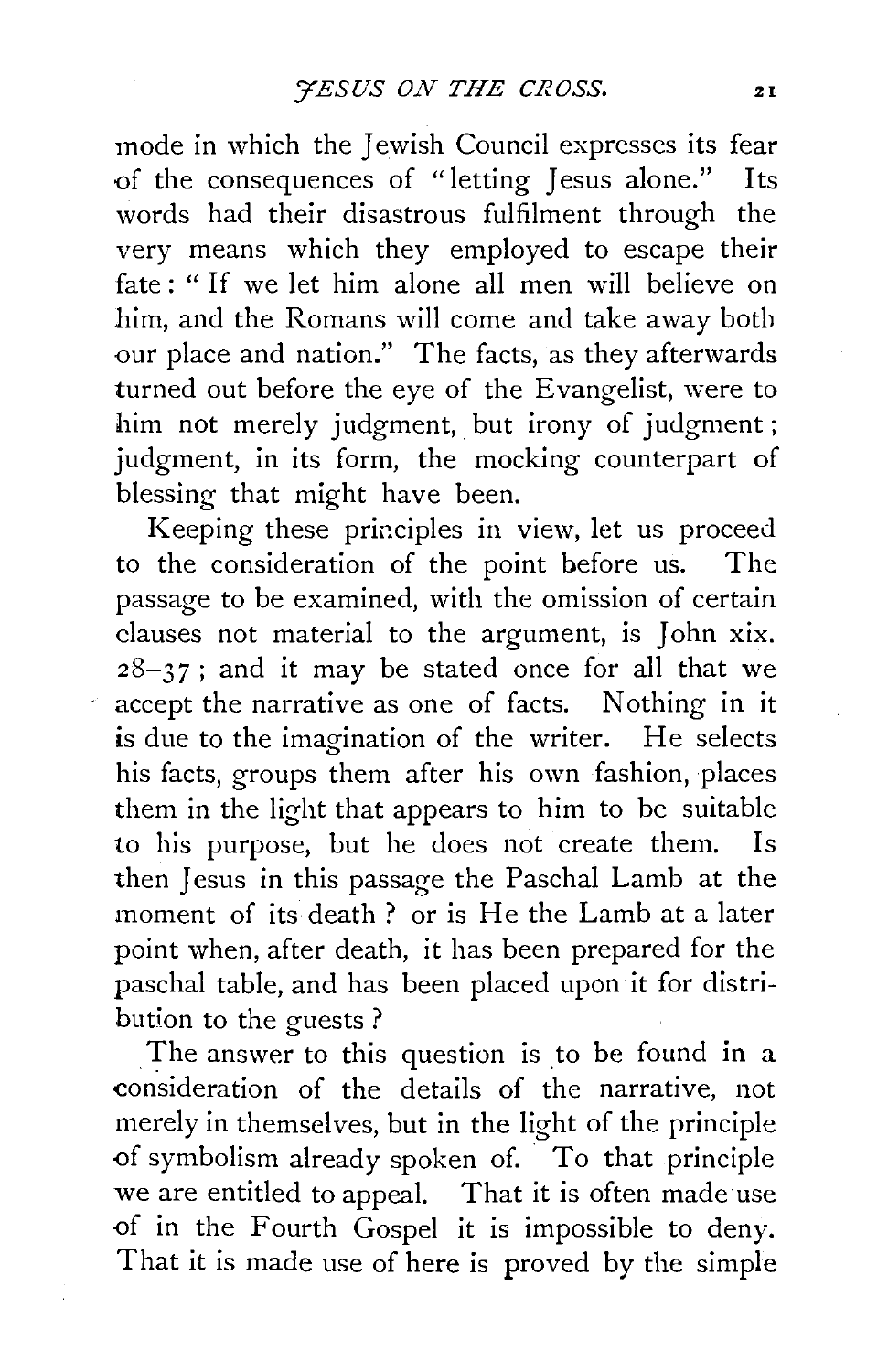fact that Jesus is here presented to us as the Paschal Lamb. If there be symbolism in the general picture, there is at least a probability that it exists also· in the details. This probability is strengthened when we observe that we are expressly taught by the Evangelist that some of his details, such as the leaving of the legs of Jesus unbroken and the piercing of his side with the soldier's spear, had their corresponding facts in the history of the paschal lamb, and so helped to fill out symbolically the ideas connected with what he saw before him. It is thus natural to think that the same feature will be found in other details, although in regard to them no similar statement is made. Still further, if there be anything in the language in which the details are mentioned of so peculiar a kind as to convey the impression that they must have been designed to bear another than their purely historical meaning, we are not only justified in trying to discover their special application and force, but we are distinctly called upon to do so. Finally, if it shall appear that, by looking at them in a symbolical light, the difficulties of the narrative are removed, and it becomes possible not only to explain each detail separately, but to group them into one harmonious whole, the principle of interpretation applied will receive all the confirmation that can be desired. What we have to do, therefore, is first to consider the details of our narrative with a view to discover whether they are introduced in such a way as to lead to the impression that they are selected and treated for the sake of a deeper than their simple historical sense. Next, we have to see whether there is anything in what was done with the paschal lamb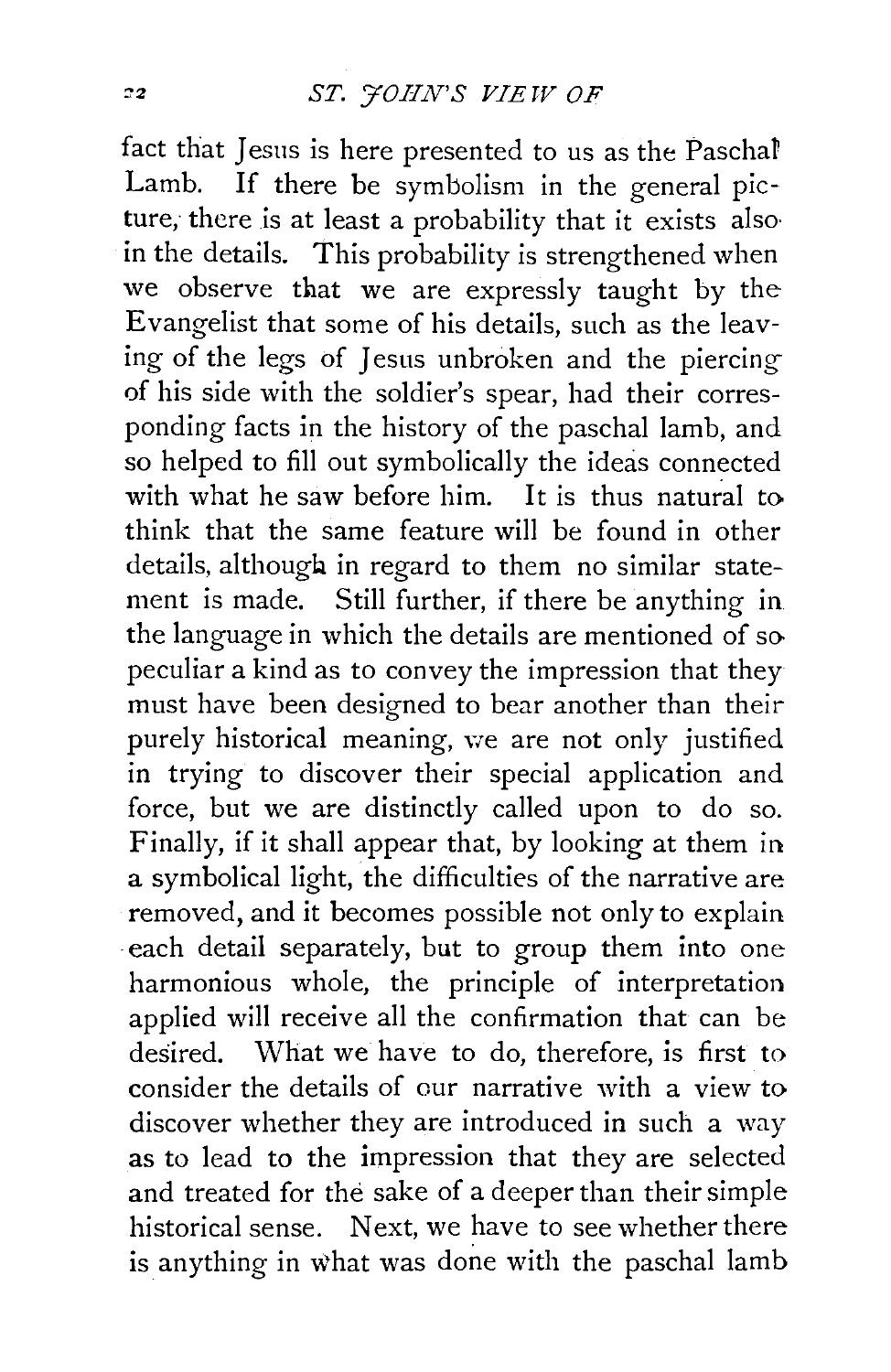offering an unmistakable correspondence with them. Lastly, we have to note the particular stage in the history of the lamb which offers the correspondence. That stage will be the one in which Jesus is brought before us as the fulfilment of all "that the paschal lamb of Israel typified and shadowed forth.

I.

We take, first, one or two separate details contained in *Verse* 29. That verse runs as follows : " There was set a vessel full of vinegar : they put a sponge therefore full of the vinegar upon hyssop, and put it to his mouth." Three details meet us here: the "vessel full of vinegar," the "hyssop," and the phrase "put it to his mouth."

The " vessel full of vinegar." It is of no moment to inquire whether the "vinegar" thus mentioned is to be thought of as pure or as mixed with water. Even if the latter, it is the vinegar element in the mixture that arrests the attention of the Evangelist. We pass at once to the manner in which the fact is recorded, as compared with the manner in which the same fact is described in the first two Gospels. At first sight it certainly appears as if the differences were trifling. If they stood alone there might be nothing in them to attract attention. But it may be otherwise if there are later and clearer parts of the passage from which they derive a reflected light; and we must, therefore, ask our readers not to come to too hasty a conclusion, but to suspend their judgment upon what we have to say until the whole passage has been considered. Yet, for the sake of keeping the order of the text, we note the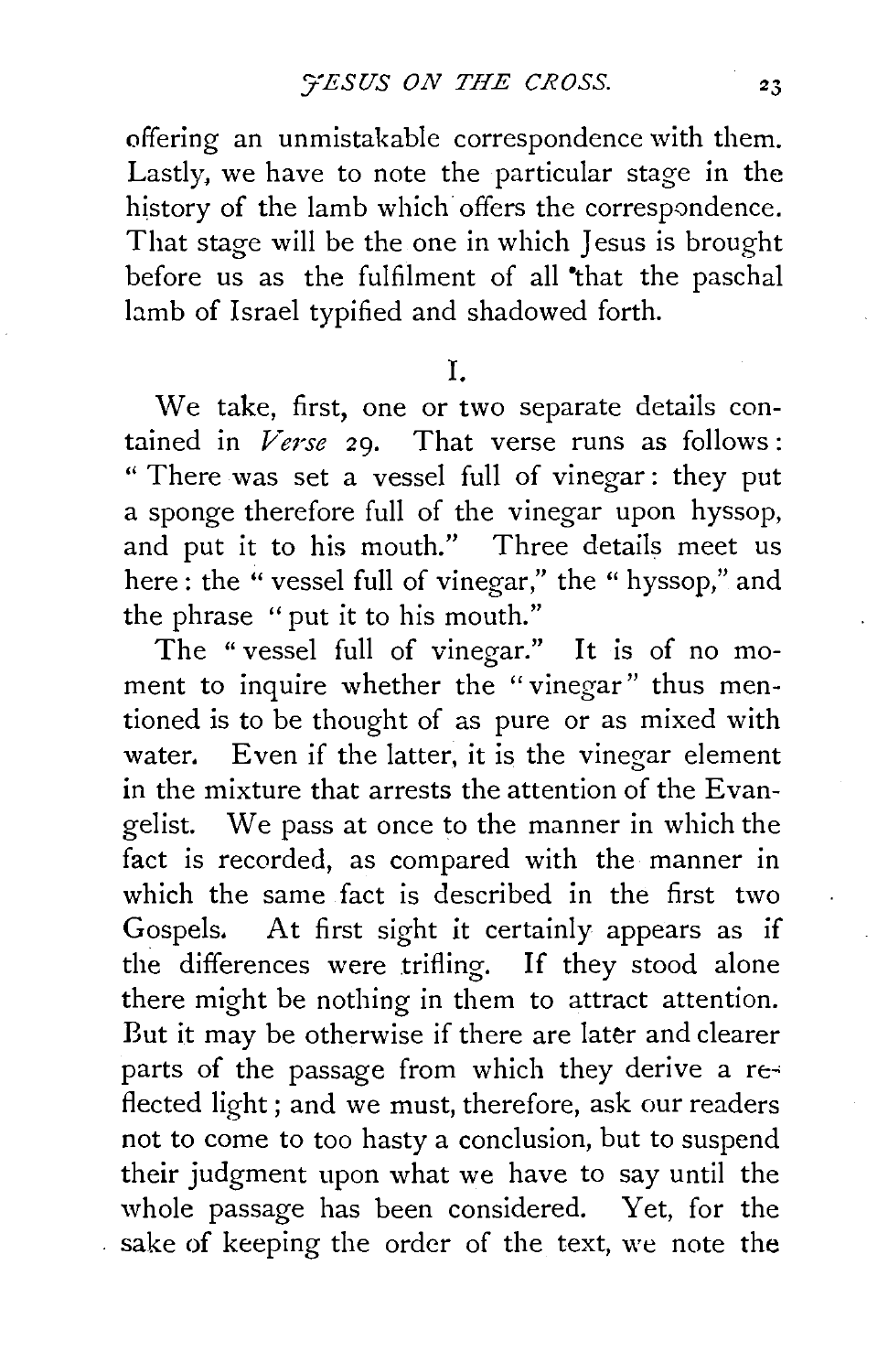differences now. St. Matthew's words (Chap. xxvii. 48), with which those of St. Mark (Chap. xv. 36) closely correspond, are, "And straightway one of them ran and took a sponge and filled it with vinegar." It will be observed that St. Matthew and St, Mark speak only of "one" person who did this; St. John uses the plural "they." Again, the former tell us only that the sponge was filled with vinegar; the latter informs us that the vinegar was drawn from " a vessel full" of it; and, when we remember the interest attached by him to the water-pots " filled up to the brim" of Chapter ii. 7, and to the net "full of great fishes" of Chapter xxi. I I, it seems not unlikely that this *fuhzess* of the vinegar vessel is not to his mind without a special meaning. Again, there may be something in the use of eκειτο, "there was set," a verb which in its employment by St. John, as in Jeremiah xxiv. I, and in the prophetical passage, Luke ii. 34, seems to indicate not merely "being set" or " standing," but having a plan or character assigned by Divine arrangement *(]* ohn ii. 6 ; xx. 5, 6, 7; Rev. iv. 2 ; xxi. I6). Finally, St. John is the oniy Evangelist who sees in the offering of the vinegar the fulfilment of Psalm lxix. 2I, a psalm in a high degree applicable to the sufferings of the Messiah. These particulars are small, but taken together they are not without weight; and when we consider, notwithstanding the opinion of some commentators to the contrary, that the incident embodied in them is described as an aggravation, not as an alleviation, of the sufferings of Jesus, and that they all tend to bring out these sufferings with a liveliness greater than that of the earlier Gospels,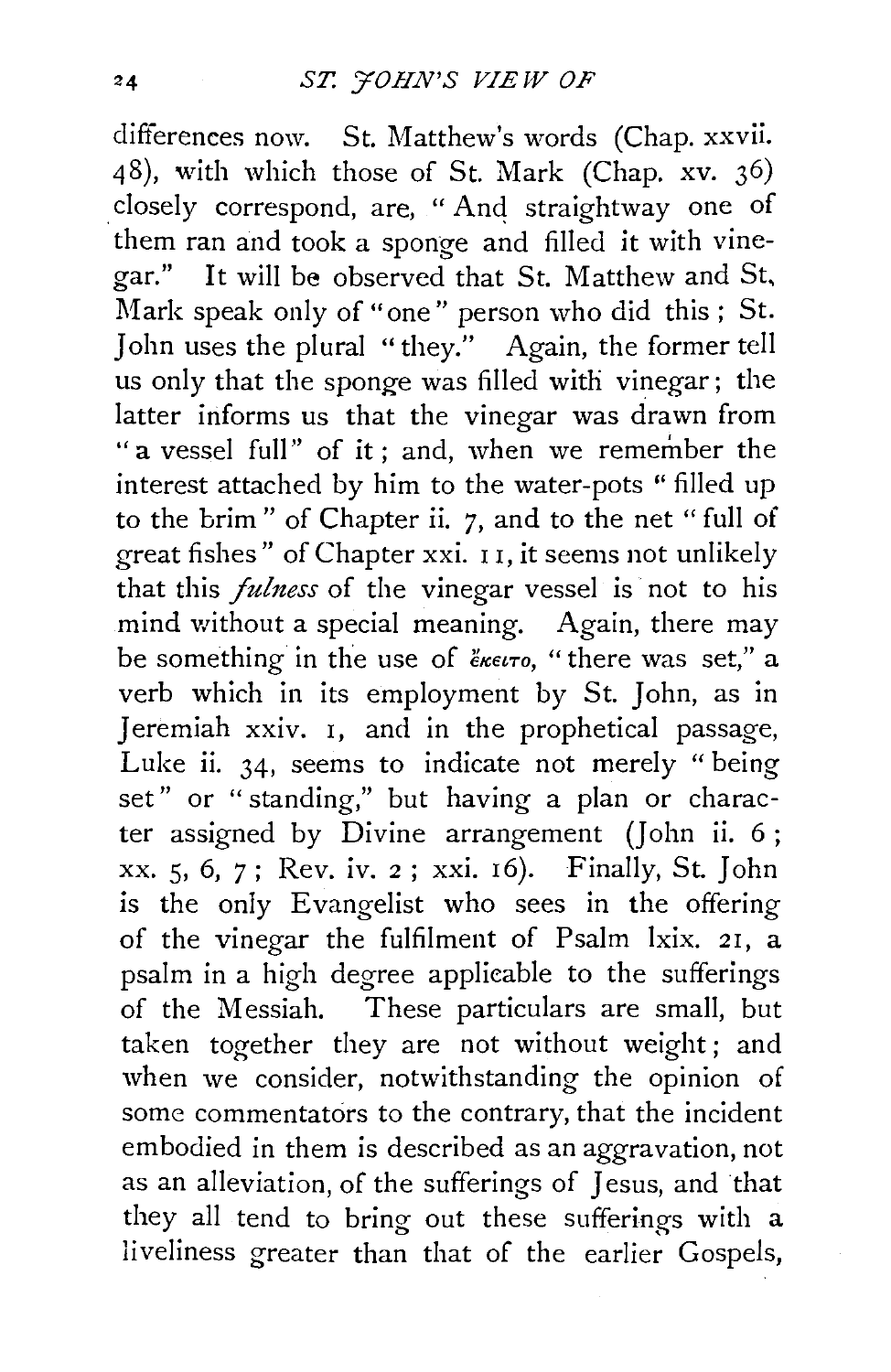we can hardly be wrong in thinking that they receive the peculiar form in which they are expressed for the very purpose of accomplishing this end.

It is not, enough, however, to say that the circumstances now mentioned constitute simply a more vivid representation of the sufferings of Jesus. than is set before us in the earlier Gospels. \Vhen we examine the passage more minutely, we seem to see a distinct intimation on the part of St. John that the scene of unbelief and hatred which he describes is regarded by him as the opposite and counterpart of that true paschal feast in which faith and love would have partaken of the true Paschal Lamb. One or two preliminary considerations may help to establish this. In the first place, there can be no doubt that vinegar was used in the paschal ritual. It was an ingredient of the sauce in which the bitter herbs were dipped.<sup>1</sup> In the second place, the words of Psalm lxix. 21, referred to in this passage, connect vinegar, not only with the sufferings and trials of the believer's pilgrimage on earth, but directly and immediately with those of Jesus Himself, the true Paschal Lamb, "In my thirst they gave me vinegar to drink." In the third place, the "I thirst" of Jesus, spoken in *Verse* 28, cannot well be confined to mere bodily thirst. That such thirst is included, or rather that it forms the groundwork of the figure, we do not deny; and, were the present the only passage in which the thought occurs, it might be necessary to think of nothing more. But the clearly symbolical treatment of the thirst of Jesus, in his interview with the woman of Samaria in Chapter iv., leads to the conclusion **that** 

<sup>1</sup> Surenhusius, Mishna, Pesachim x. 3.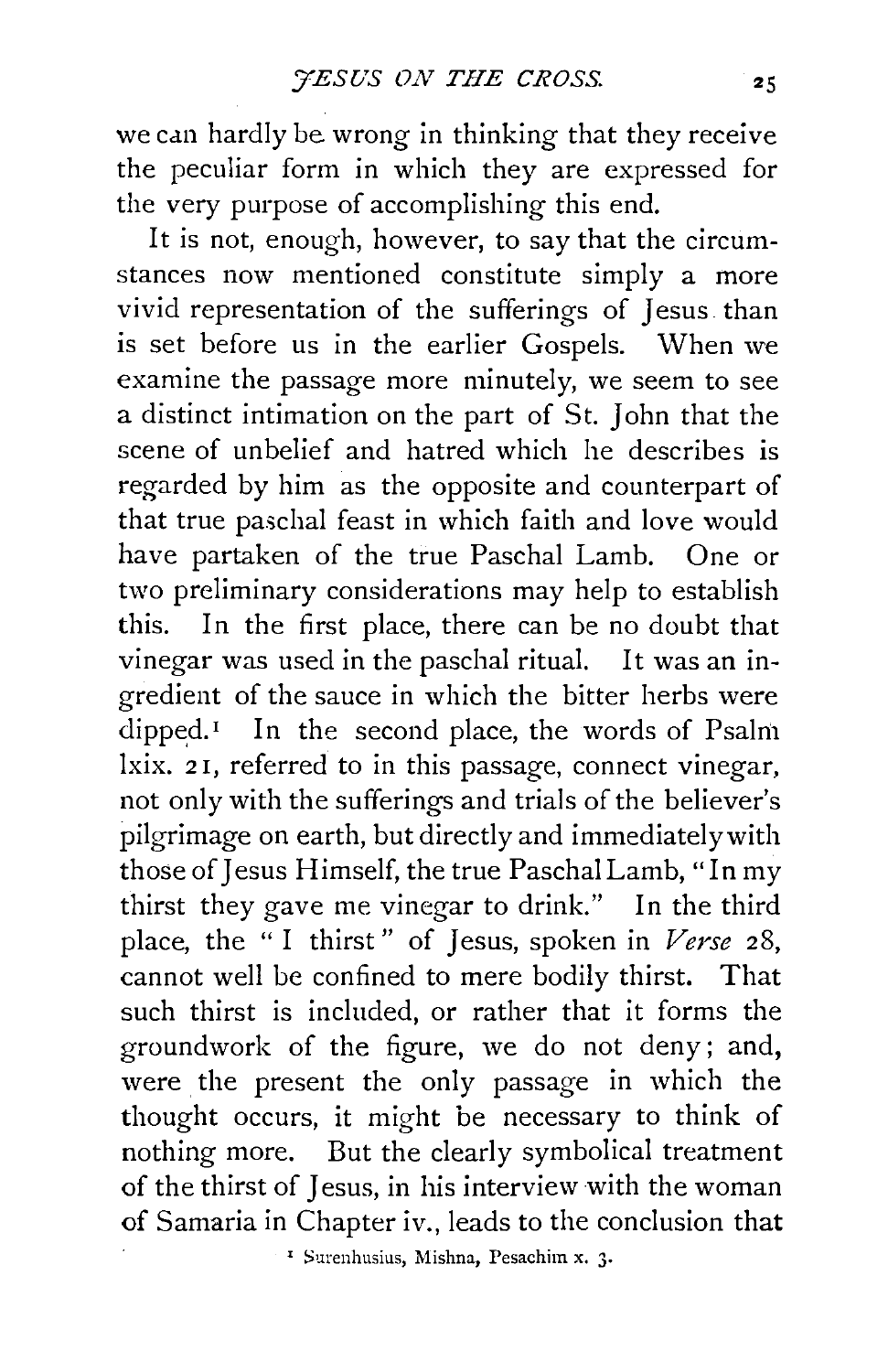his present "I thirst" proceeded from a thirst of soul as well as of body; that it was his longing cry, in the last moment of life, to behold the great harvest reaped which He had sown amidst so many tears.

Keeping these three points in view, light dawns upon the idea of the Evangelist when he marks the offering of vinegar by the guilty  $I_{\text{ews.}}$ <sup>1</sup> At a true paschal supper, in which the eye of faith beheld the antitype in the type, a believing Jew, as he tasted the vinegar, would have entered into sympathy with the sufferings of Jesus, would have felt that he had a share in them, would have joyfully appropriated them as his own. He would have welcomed the bitter vinegar as that which told him of a suffering Redeemer, and of his own fellowship with his sufferings. He would have beheld the true Paschal Lamb before him, suffering for his sake, thirsting for his salvation, telling him of a greater deliverance than that of his fathers from the bondage of Egypt. That is what

<sup>&#</sup>x27; It seems to be generally taken for granted that the fluid here spoken of as " vinegar " was the sour wine used by the Roman soldiers, an impression probably the more readily rested in because Roman soldiers are thought to be the persons who presented it to the lips of Jesus. But the parallel passages in the other Gospels, particularly Matthew xxvii. 47, make it clear that it is the Jews who do so, and John xix. 32, introducing the soldiers *afresh* upon the scene, confirms this conclusion. It is thus improbable that, in a purely Jewish scene, with only Jewish actors in it, we should meet with the drink of the Roman soldiery. It is much more probable that, at this paschal season, when vinegar was so much used by the Jews, they should have had some of it beside them. Godet, though we do not fully understand his words, may be quoted as decisively of opinion that the of spoken of was not the soldiers' wine. "The drink now offered Jesus," he says, "is simply one of vinegar prepared for the condemned criminals, as is proved by the sponge and the rod of hyssop. This last circumstance overthrows the opinion of those who think that it was wine intended for the soldiers"  $(in loc.)$ . The symbolism, indeed, is not necessarily destroyed by the supposition that the vinegar was this wine, but it certainly receives force from the, in itself, much more probable supposition adopted in the text, that the vinegar was simply vinegar, and that the requirements of the paschal season explain its being at hand.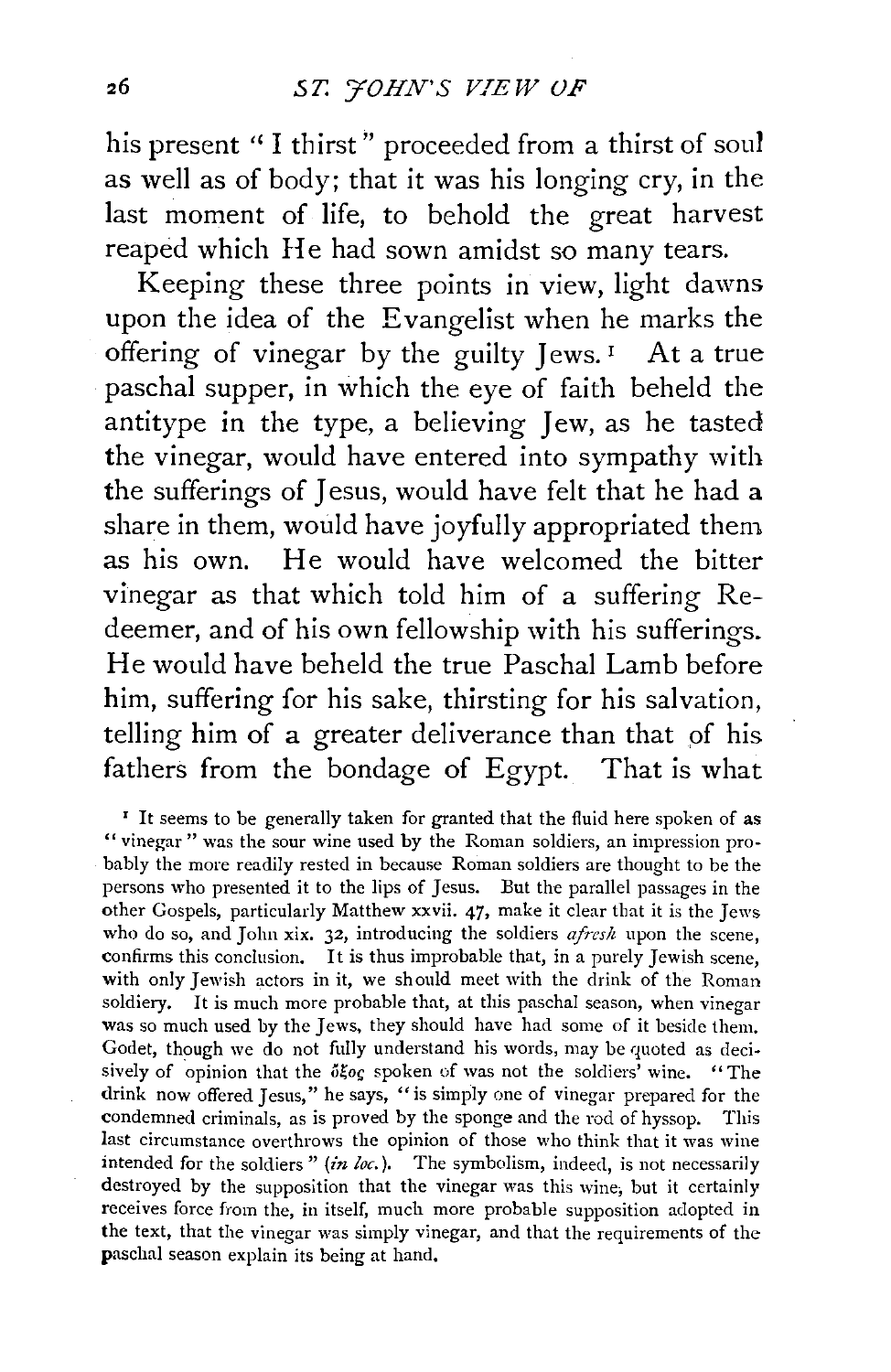faith would have done. What do these Jews do? Exactly the opposite. Instead of glorying in the sufferings of Jesus, they take offence at them. Instead of seeing in Jesus a true Paschal Lamb, the vinegar of whose sufferings is to be made their own, they use the vinegar of that " vessel full " of it to increase his sorrow. Instead of partaking of the vinegar themselves, they cruelly thrust it to the lips of Jesus, as if it could quench the longings of his soul. In short, as they have steeled their hearts against Him, and are determined, to the utmost of their power, to aggravate his woe, an overruling providence leads them to do this in a way which makes their mockery a kind of *inverted and contorted passover.* They will have a feast, they will "rejoice and make merry" over Jesus on the cross (comp. Rev. xi.  $7-10$ ; and, in the bitter but deserved irony of God, a feast that would have been rich in blessing to the spirit of faith, becomes, to their spirit of unbelief, the instrument of deepening their sin, their degradation, and their shame.

( 2) The second detail requiring examination is the "hyssop." In the earlier Evangelists we are informed that the sponge filled with vinegar was put upon "a reed;" and we are met by the well-known difficulty of reconciling that statement with the statement of St. John. That the account of the latter is not given without a purpose, will be acknowledged by every student of his writings. But what is the purpose ? With the object that we have in view, we may spare our readers any laborious investigation into the nature of the plant called hyssop, although the result of such investigation would be that the "hyssop" of Scrip-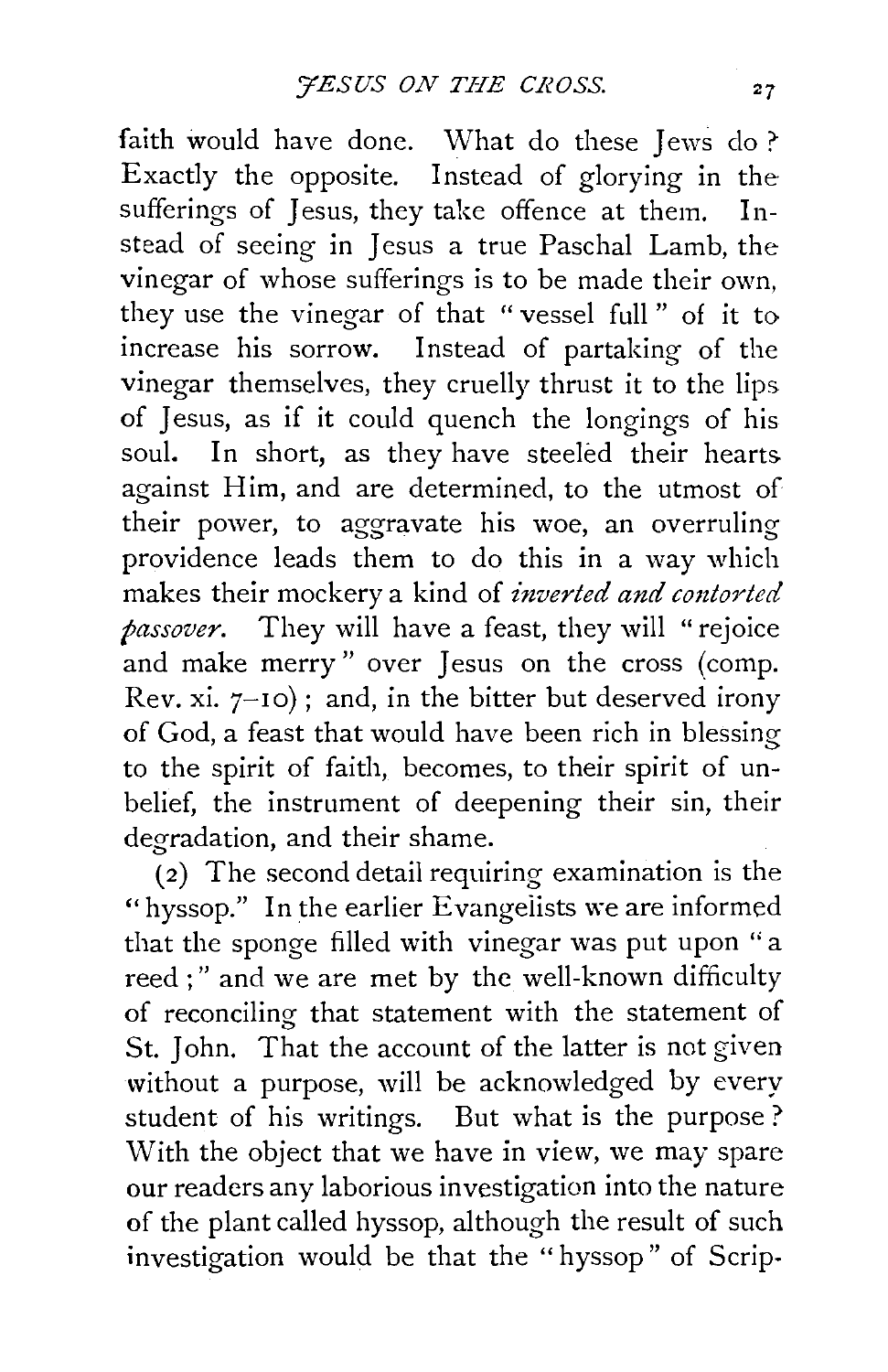## ture is of small and low growth, affording no branch that can be described as "a reed." I Whether, how-

' Few questions with regard to the plants of the Bible have perplexed inquirers more than that relating to the identification of "hyssop." The learned Celsius, whose essay regarding it, in his *Hierobotanicon,* is distinguished by even a greater than ordinary degree of his elaborateness and care, says that to give a correct opinion regarding it *res est !onge dijfici!lima,* while he examine; no fewer than eighteen plants in order to determine whether their characteristics correspond to those ascribed to hyssop in Scripture. The difficulties of the question, too, are strikingly illustrated by the efforts of several distinguished scholars to amend the reading as the only satisfactory means of escaping them. Thus, Camerarius thought that for  $\dot{v}\sigma\sigma\omega\pi\omega$  should be read  $\dot{v}\sigma\sigma\omega$ , a kind of spear, for which Heinsius would substitute *biourov*, unwashed and greasy wool. Even Bochart, whose iiwestigation is hardly less painstaking than that of Celsius, can only suggest that  $~\ddot{v}$ owwov should be read *(Hierozoicon*, lib. ii. c. 50). These solutions must of course be dismissed, and the well·establishcd reading of the text retained.

\Vithout endeavouring to determine exactly what plant now known is that referred to by the Evangelist, it will be observed that the main point of interest in the inquiry is, whether it was one capable of yielding a cane or strong stem of at least a foot and a half long, or whether it was a small, low-growing plant, from which only a bunch of tiny twigs and leaves could be obtained. This point ought not to be so difficult of determination as the exact *genus* and *specus*  of the plant.

I. There can be no reasonable doubt that the  $\tilde{v}\sigma\omega\pi\sigma\sigma$  of the New Testament is the  $2$ אוֹב of the Old. Apart from all other considerations, the similarity of the names may be accepted as conclusive upon this point.

2. The hyssop of the Old Testament was mainly used for sprinkling, and, although detergent and bitter qualities of the plant may have led in part to its employment for this purpose, there can be no doubt that its selection must also have been determined by its mode of growth, by its possession of a bushy habit, which would fit it for being gathered together in a bunch, and so for retaining a sufficient amount of the fluid to be sprinkled. This consideration leads to the thought of a thick and low plant rather than to that of one with strong stems of considerable length.

3· The passage in I Kings iv. 33 is of considerable bearing on the subject. We are there told of Solomon that "he spake of trees, from the cedar tree that is in Lebanon, even unto the hyssop that springeth out of the wall ; " and the conclusion has been drawn that hyssop must have had the form and habit of a " tree." Even granting the conclusion, no plant yet suggested for the hyssop possesses such a character. A plant only able to yield stems a foot and a half long is no more a "tree" than one of much humbler growth. Besides this, the true inference from the words quoted lies all the other way. To the Jew, the cedar in Lebanon was the noblest tree of the forest. When desirous to convey a graphic idea of the extent of the knowledge of his great king, he would naturally pass from it to the other extremity of the vegetable world, and the smallness of a plant would form a main ground of its being selected to express this. It appears, too, from Joshua ii. 6, that the Hebrew term,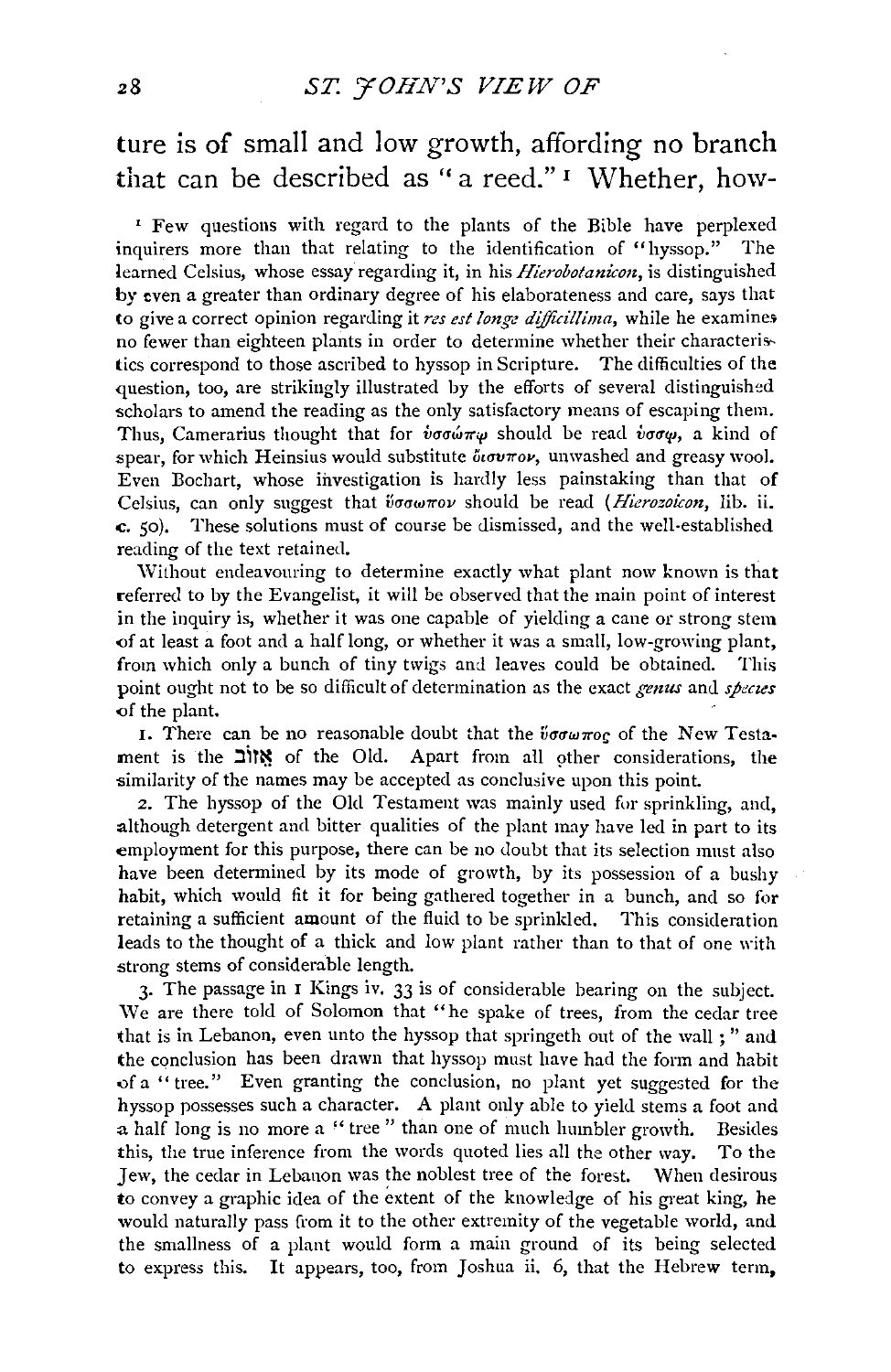ever, it can afford such a branch or nott, will not help us much. It may have been capable of vielding a reed at once firm and long enough tto enable the holder to reach with it the mouth of Jesus on the cross. Yet, even then, we should have to ask. Why it is not called, as by the other Evangelists, "a reed"? It may have been incapable of yielding a strong reed. The question remains, Why is it mentioned at all ? attended by the additional difficulty of explaining how. by means of it, the sponge was lifted to the necessary

like the Greek one in Matthew xiii. 31, was of much wider signification than our word "tree."

 $\Delta$ . It is particularly to be noticed, that if not such a polant as we suppose. the only other tenable supposition is that it is one of tlhe Caper family, most probably the *Capparis Spiuosa.* This is the opinion of Thr. Forbes Royle, in a paper, which we have not seen, in the "Journal of the Royal Asiatic Society," viii. pp.  $193-212$ ; and it has been adopted by Stanley ("Sinai and Pal." p. 22), apparently Thomson ("Land and Book," p. 112)), and the most recent travellers. Yet the description given of the *Capparis*, both by these writers and by botanists, is fatal to this idea. The branches may be long enough. but they are too weak to suit the necessities of our text. There is no evidence that they can supply what may be called a "reed;" and, unless they can do so, the whole purpose of the supposition, that of reconcilime St. *Hohn's ivacurus voith the xaAapto of the first two Evangelists, is defeated.* The plant is "a trailing" shrub with numerous slender stems" (Carruthers, in "Bible Educator," i. 225); it has " a sprawling creeping habit" (Hamilton, in "Imp. Dict. of the Bible," i. 771); it has "long slender stems" (Thomson). Such descriptions are inconsistent with the nature of the stem that St. John mustt have had in his eye. No sach stem could have supported the weight of tlhe sponge filled with vinegar.

In addition to all this it may be remarked, that if the ""hyssop" be the trailing plant supposed, there is something extremely stramge in the fact that the Evangelist should use only the word  $\hat{v}\sigma\hat{\omega}\pi\omega$ . We might certainly have expected that he would insert some word that might express a *cane*, a *stem*, or reed, of hyssop; while, on the other hand, if the plant be so low and bushy as we imagine, the word used by him is in its natural place and is used in its proper sense. Any other supposition, too, makes it mecessary to think that the cross was lower than it is at least generally imaginedl to have been.

Vpon the whole, it seemc, to us impossible to identiify the "hyssop" of Scripture with any species of the *Capparis*; and that it was rather the *Origanum,* the traditional hyssop of the Jews (comp. the excellent article by Mr. Carruthers in "Bible Educator," i. 225, and that under "Hyssop" in "Imp. Diet, of the Bible ").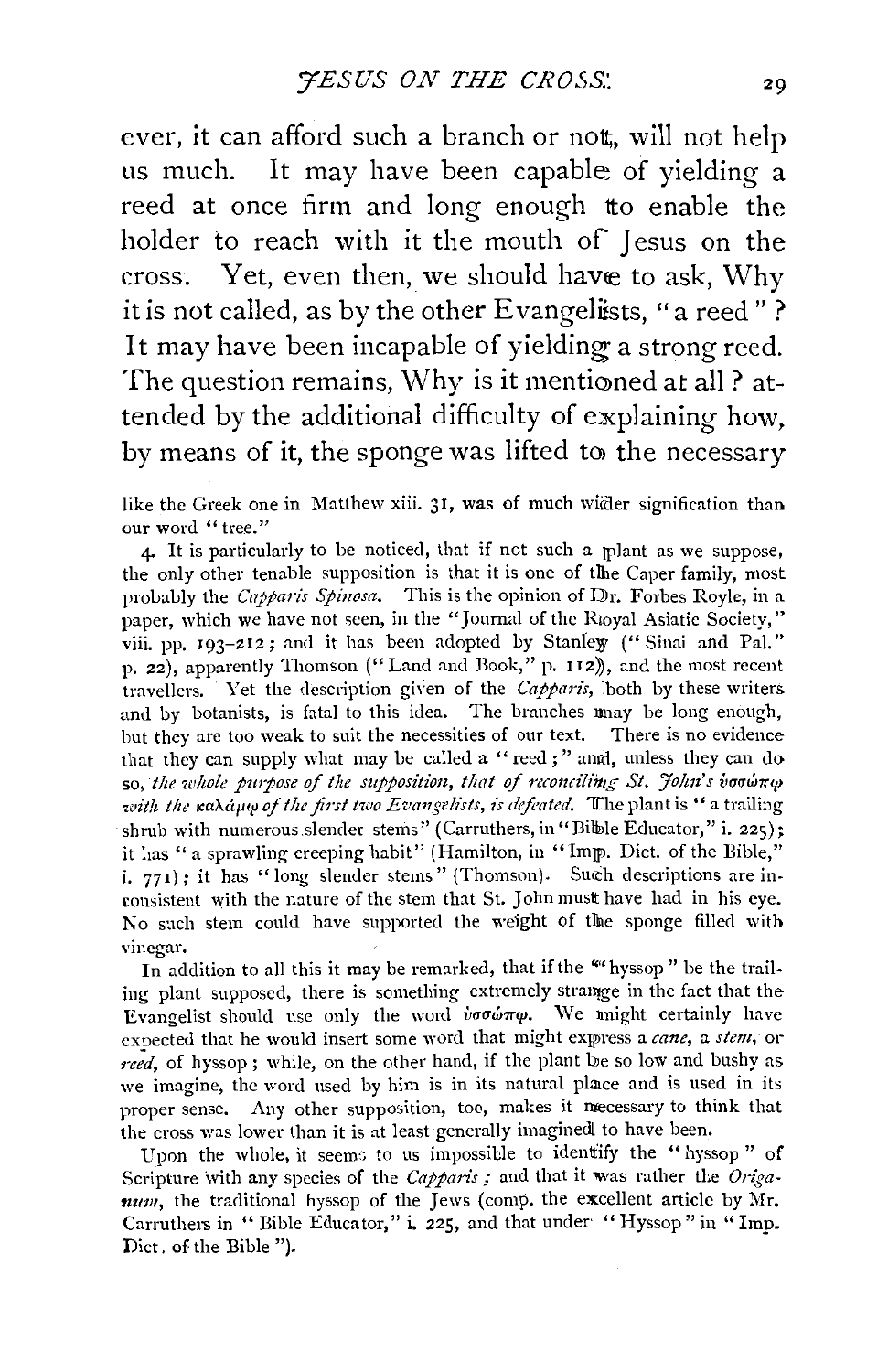height. A probable explanation of this latter point appears to be that the instrument employed consisted of two parts. The stem was the " reed," a bushy plant fixed on the end of it was the "hyssop;" and we have before us the very simple phenomenon, that different writers, describing the use made of an instru ment of two parts, mention, the one the one, the other the other part. St. Matthew and St. Mark fix upon the stem as if it were the whole, and say that the sponge was wrapped about the "reed." St. John fixes upon the extremity, consisting of a bunch of hyssop, and tells us that the sponge with its vinegar was wrapped about the "hyssop." This explanation, if adopted, will afford an interesting illustration of the manner in which the Fourth Evangelist *selects*  from a combination of particulars that which is in correspondence with his aim.<sup>1</sup>

What is this aim and what is the meaning of the incident ? One or two different considerations will supply the answer. In the first place, hyssop, like vinegar, was used in the paschal ritual. It had been -originally employed by the express command of the Almighty for sprinkling the blood of the- paschal lamb upon the lintels and side posts of the houses -of the Israelites in Egypt, that, thus separated from those of the Egyptians, the destroying angel might pass them by (Exod. xii. 22). It may have been

' Celsius *(Hierob.* p. 434) says, speaking of Leviticus xiv. 4, and Numbers .xix. 18, that the sprinkler referred to was composed of a bunch of hyssop tied to a rod or cane of cedar wood, by means of a scarlet thread. Buxtorf (Lexion Ch. p. 50) also says, *Praceptum hyssopi erat (id est, fasciculi hyssopi)*, ut con*sta;-et tribus cau!ibus, in quibus essent tres culmi sive ramusculi.* Para, eh. ii. *Hyssopus brevior ligabatur jilo ad bacillum.* Para, eh. ii. Celsius (p. 446) also quotes the Aethiopic version as reading, *Et erat ibi vas aceto plenum, et*  impleverunt spongiam aceto ac foliis hyssopi, et ligarunt super arundinem.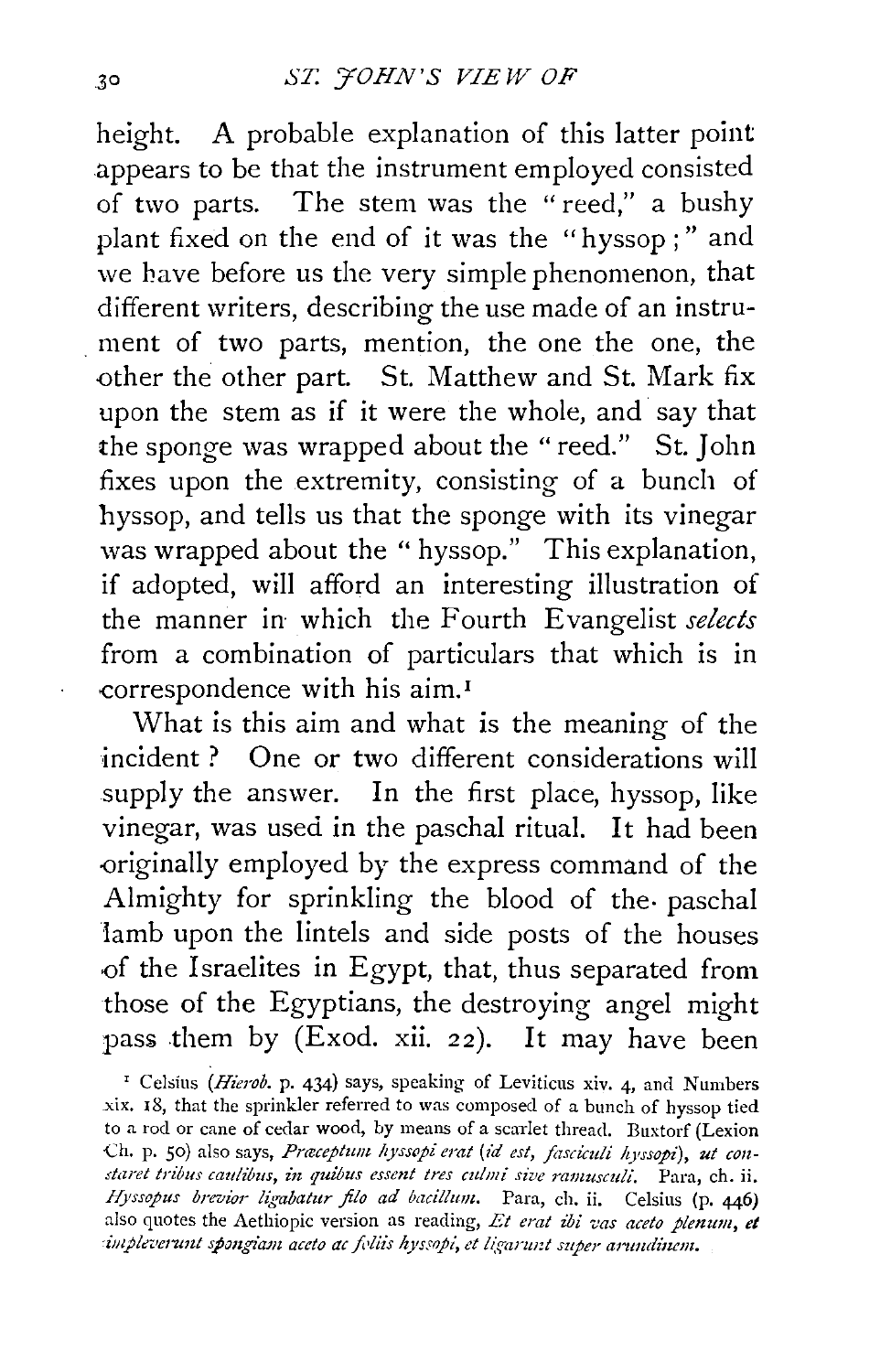selected for this purpose, partly owing to the bushy character which fitted it for sprinkling, partly owing to the bitter and detergent qualities which made it an appropriate symbol of cleansing. Such a use of it indeed belonged only to the passover of Egypt, and had been discontinued long before the days of Christ. But hyssop had still a place in the ritual, and Maimonides speaks of it as one of those things which entered into the composition of the sauce placed upon the table along with the roasted body of the paschal lamb.<sup> $I$ </sup> At all events, there can be no doubt that with the thought of the Jewish Pass over the thought of hyssop was most intimately .associated. In the second place, in the ritual of the law as a whole, hyssop was the symbol of cleansing. It was employed in the cleansing of the leper (Lev. xiv.  $4$ ); in the sprinkling of the water of purification containing the ashes of the red heifer (Numb. xix.  $18$ ); and, according to the writer of the Epistle to the Hebrews (Chap. ix. 19), it had been used by Moses when, at the solemn institution of the covenant in Exodus xxiv., he "sprinkled both the book and all the people, saying, This is the blood of the covenant which God hath enjoined unto you." Hence also the language of David, " Purge me with hyssop, and I shall be clean" (Psa. li. 7). In the third place, to be made clean is in the Gospel of St. John, according to the view at least of its writer, the central idea of the work effected by the Redeemer for men. We see this in the account of the miracle at Cana of Galilee, when, beholding in that miracle the glory of the New-

<sup>1</sup> M. Surenhusius, Pesachim x. 3.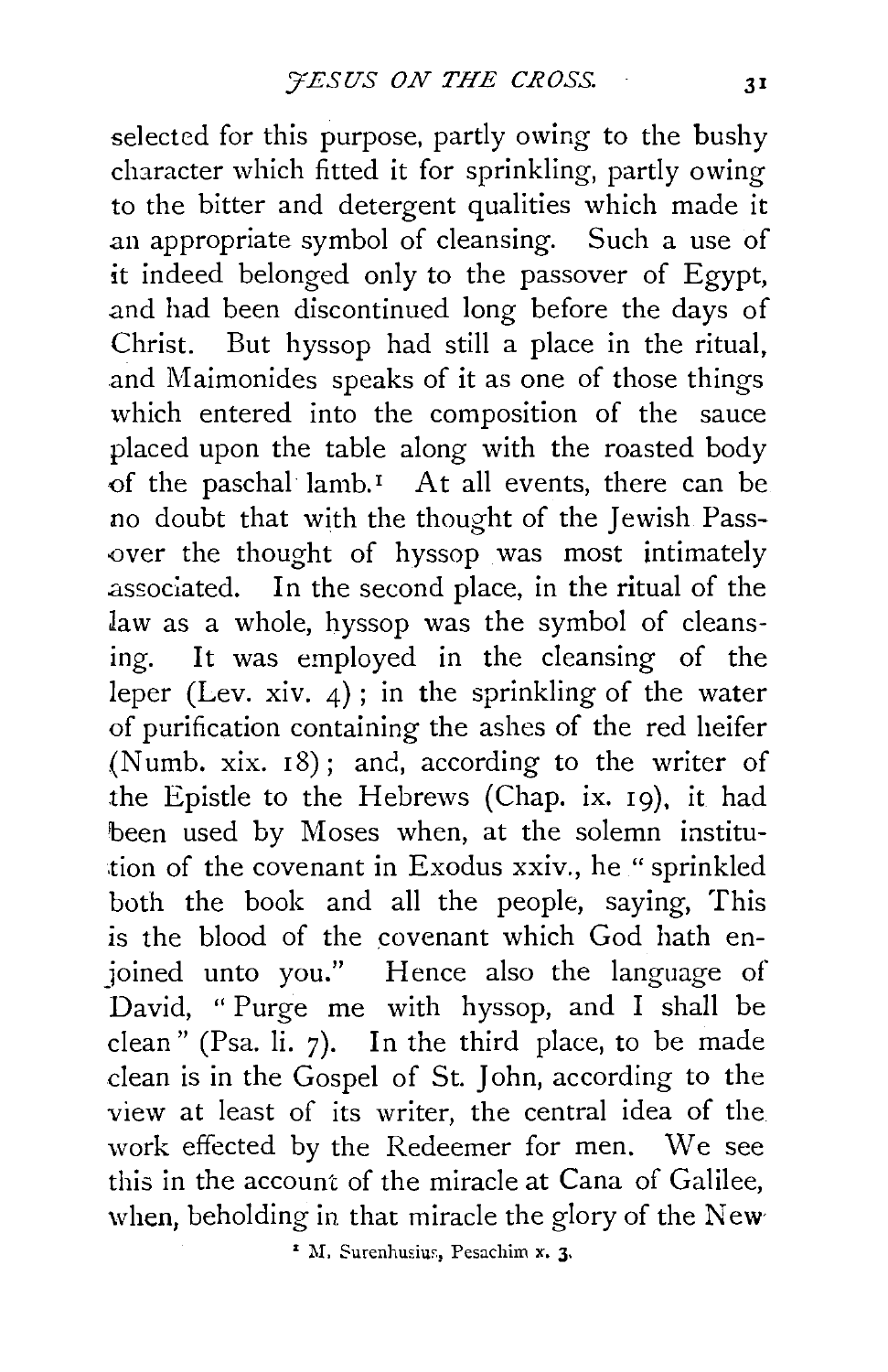Testament Dispensation, he brings the wine of the Gospel into such pointed contrast with the " water pots set there after the manner of *the purifying* of the Jews" (Chap. ii. 6). We see it in the record of that contest between the disciples of the Baptist and the Jew which leads to the last triumphant expression of the Baptist's faith (Chap. iii. *27,* &c.), for that contest, he is careful to tell us, had arisen "about purifying" (Chap. iii. 25) ; we see it when he quotes Jesus as saying to the disciples, that He might describe their perfect standing in Him, "Ye are clean" (Chap. xiii. 10) ; we seem to see it also in one of the parts of his description of the New Jerusalem, when he tells us that "the city was pure (clean) gold, like unto clear (clean) glass" (Rev. xxi. 18). These passages are sufficient to shcw how close was the connection in the mind of St. John between cleansing and the highest blessings of the Gospel.

Now, therefore, as before, with these points in mind, we can understand why our Evangelist attaches such special importance to the " hyssop." Again he sees in the wrapping around it of the sponge filled with vinegar the mocking counterpart of what the pious Israelite would have done with hyssop at a true paschal feast. Beholding in it the emblem of a precious though a bitter cleansing, such an Israelite would have eaten it with devout thankfulness and joy.<sup> $I$ </sup> More especially, lifting his heart to Jesus as the true Paschal Lamb, he would have

<sup>&</sup>lt;sup>\*</sup> Bähr tells us that hyssop was regarded throughout the whole ancient world as the means of purification ; that with this view it was mixed with food and used by physicians as a medicine; that in Egypt it was eaten by the priests with bread, and that this use of it passed over to the Therapeutæ (Symbolik, ii. soJ).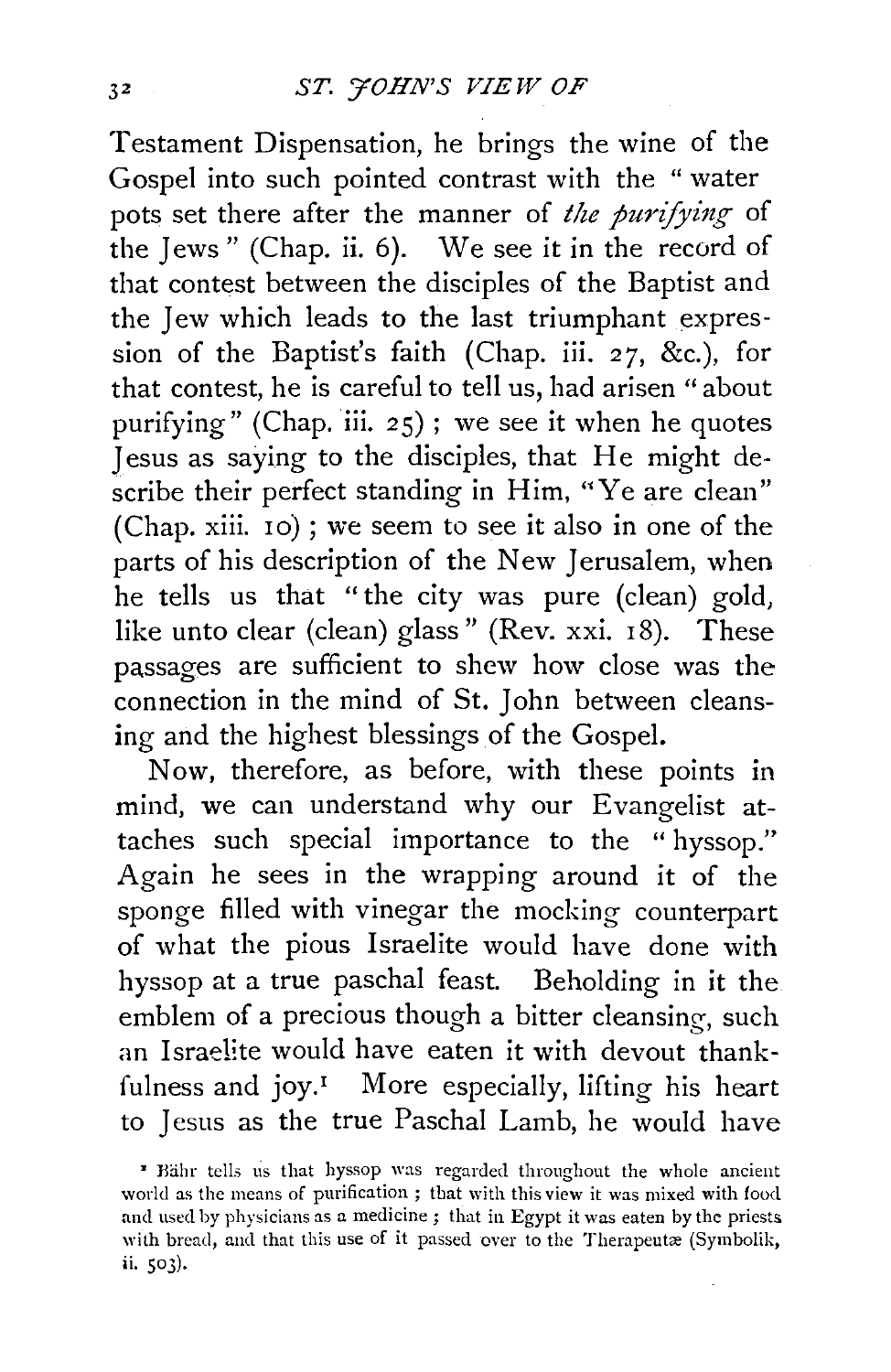been made partaker of a sprinkling of his blood, of a separation from a sinful world, by which he would have been assured of an eternal deliverance from all his spiritual enemies. But it was not so with the guilty Jews around the cross. Instead of this, they used the hyssop to increase the sufferings of Jesus, and the better to express their mockery. What *a travesty* of a believing Passover ! The very plant which, partaken of in faith, would have been to them the symbol of their interest in the redeeming work of 1 esus, becomes, again in the bitter irony of God, yet they know it not, the means of illustrating that abyss of hardened unbelief into which they have deliberately plunged themselves.

(3) A third detail in the verse we are now examining remains. It is the expression, " Put it to his mouth." The expression, remarkable enough in itself, would appear still more so, if we might translate not "put" but "offered it to his mouth." It is the same verb used in Chapter xvi. 2, where the rendering of the Authorized Version completely misses the point of the original. Not " doeth God service" is the meaning there, but '' offereth service," that is, religious service, "to God." So great, would Jesus say, will be the fanaticism of your enemies that they will kill you in the belief that they are thereby rendering acceptable sacrifice to the Almighty. In like manner here, the true translation of the word, which is a sacrificial one, is not " put" but "offered," and the whole principle of our present exposition gains fresh confirmation from the fact. We shall not, however, urge this. We call attention rather to what will hardly be denied, that St. *1* ohn, in departing VOL. VI. 3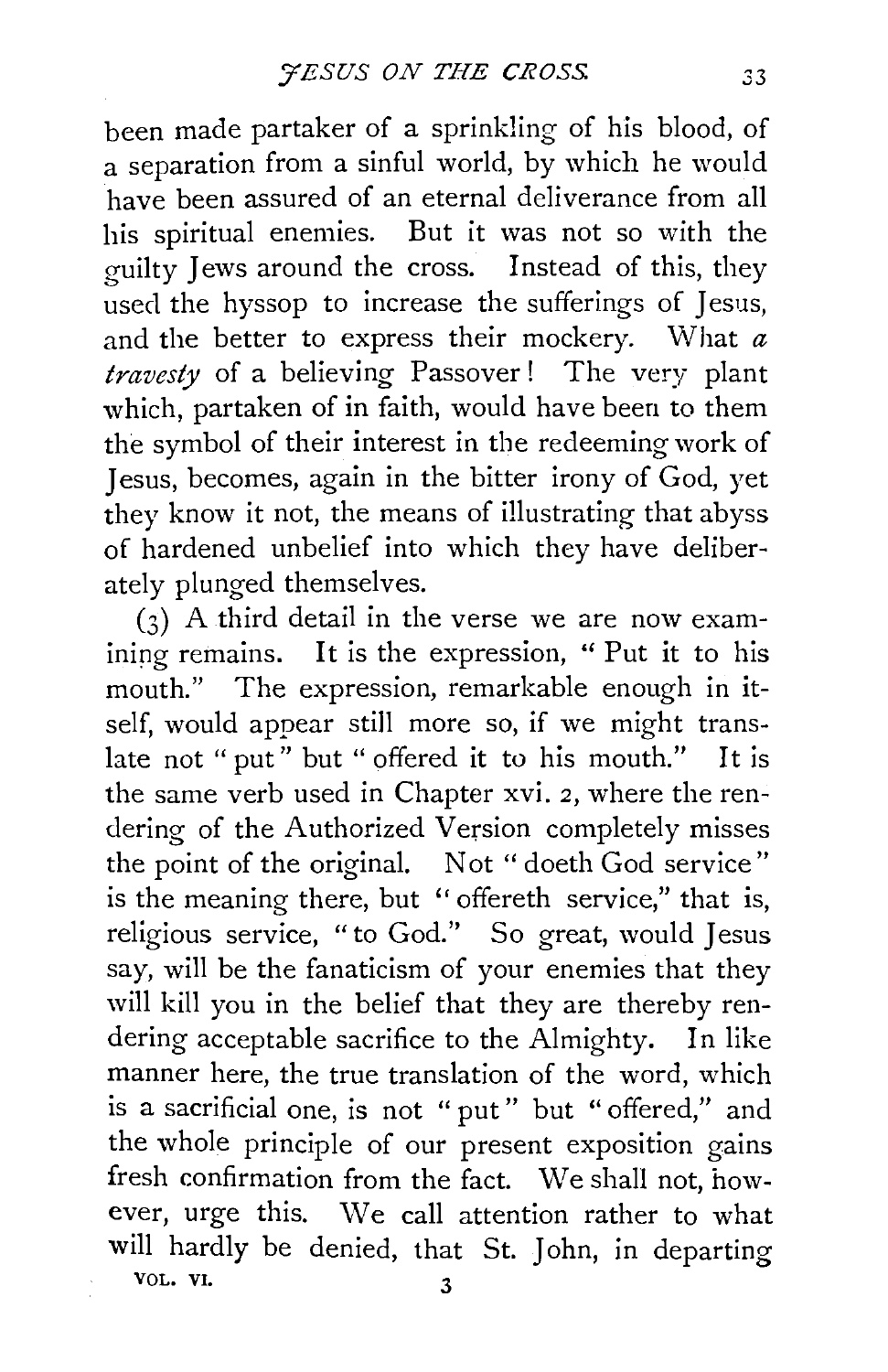from the simple and natural language, "gave him to drink," must have had a reason for doing so. What is that reason? In the first place, it is almost unnecessary to say that the paschal ritual was one in which the mouth was chiefly used. The Iamb was to be eaten, and so also were the vinegar and the hyssop. In the second place, just as the vinegar and the hyssop expressed something common to both the believer and his Lord, so also there is that connected with the mouth which does the same. Let us look at the words of Jesus Himself in Chapter xv. 3, " Now ye are clean on account of (not 'through,' as in the Authorized Version) the word that I have spoken unto you;" that is, He was the Word of life Himself, He was about to commit his word to the disciples, to "give them" the word which the Father had given Him (comp. Chap. xvii. 14) ; and, that they might rightly use that word, and be to the world in a certain sense a Word as He had been, He had cleansed them as He had done. (Comp. Isa. vi. 7.)

Once more, then, we can understand why our Evangelist employs so remarkable an expression as that before us. In the conduct of the Jews he sees the mocking counterpart of what a genuine Israelite would have done at a true paschal feast. Such an Israelite would have devoutly partaken of the Lamb of God, together with the other accompaniments of the supper. In doing so he would have "tasted of the Word of Life;" and that life would have become a life in him which would have impelled him to declare it to others  $(I \text{ John } i. 3)$ . Not so with those who had been the chief instruments in nailing Jesus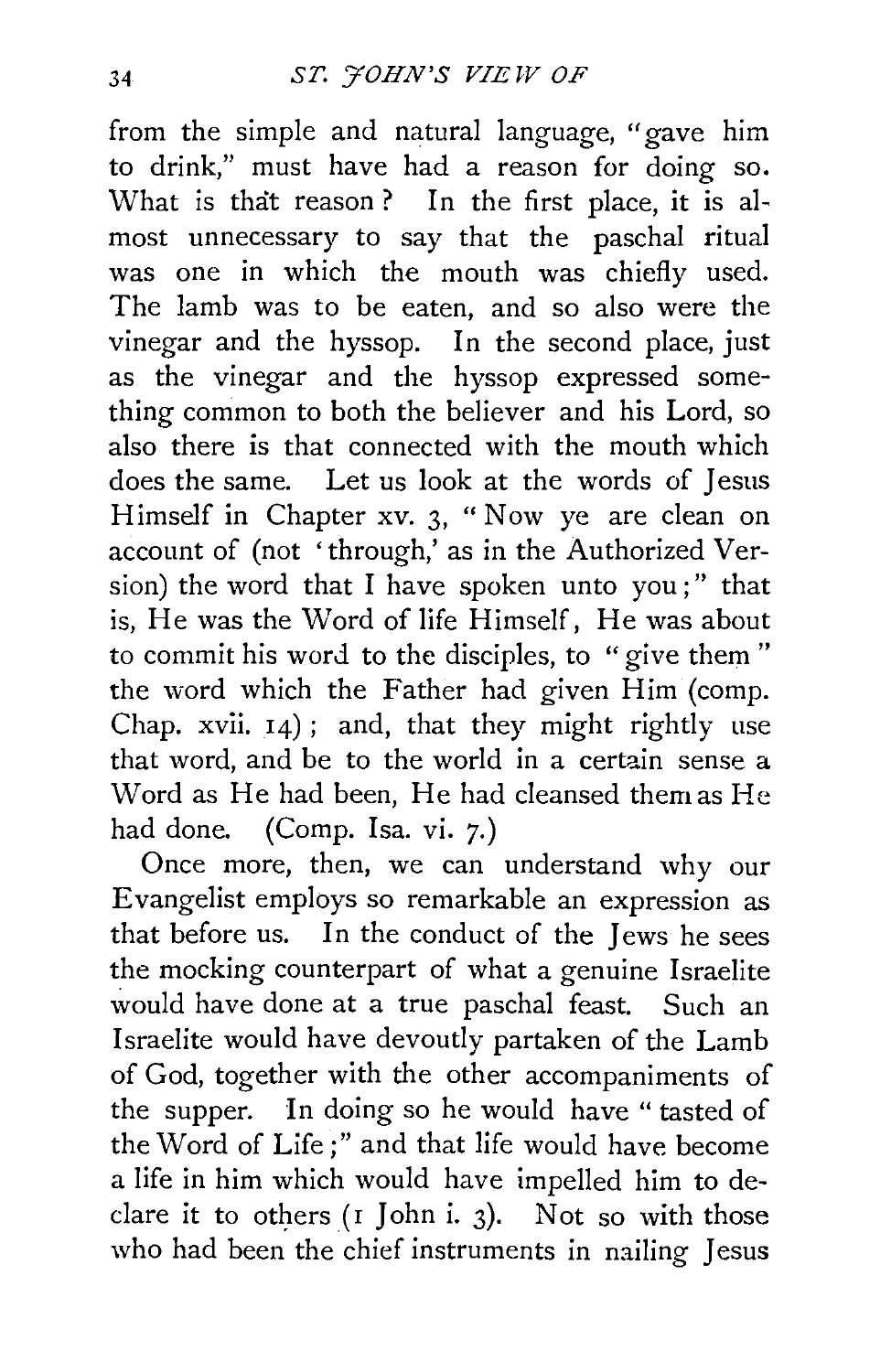to the cross. Instead of this, they impiously thrust the elements of their meal into his mouth-into that mouth out of which had come those words that ought to have been life to them, and that were life to faith. Do we not see, once more, the *inverted .and contorted passover?* And, once more, can we fail to mark the keen but deserved irony of God which leads Jewish guilt and folly to express itself ;as it does ? The Jews seize the first and readiest way of mocking the Redeemer ; and, all uncon sciously, they do it by means of an action, the ·counterpart of that which, gone about in a spirit of faith, would have exhibited their noblest privilege, .and enriched them with the choicest blessings. 1

Such are the three points of detail in *Verse* 29. Their bearing upon the question in which we are immediately interested is so obvious, that little need be said to bring it out. All three take us to a moment in the history of the paschal lamb *later* than that of its death. They are connected with the eating rather than the killing of the lamb, with the -celebration of the paschal feast rather than with preparation for it. Even should the particular light .in which we have endeavoured to shew that St. John looks at the incidents described by him be thought to be insufficiently established, this conclusion ought not

<sup>1</sup> It seemed to the writer for a time that this singular expression might perbaps be traceable to some custom of putting leaves of the hyssop-plant *into the 1/toutlt of the lamb wltm it was placed on the table.* Such a practice might easily be supposed to have existed as a substitute for, and a memorial of, the first use of hyssop in connection with the passover of Egypt. And, if it did exist, it might explain the custom, still invariably followed, that when a young animal, such as a pig, is roasted whole, it is brought to the table with fruit or vegetables *in its mouth*. He has, however, been unable to discover any traces of such a custom in the case of the paschal lamb, and he mentions the conjecture ~ow simply with the view of directing the attention of others to the point.